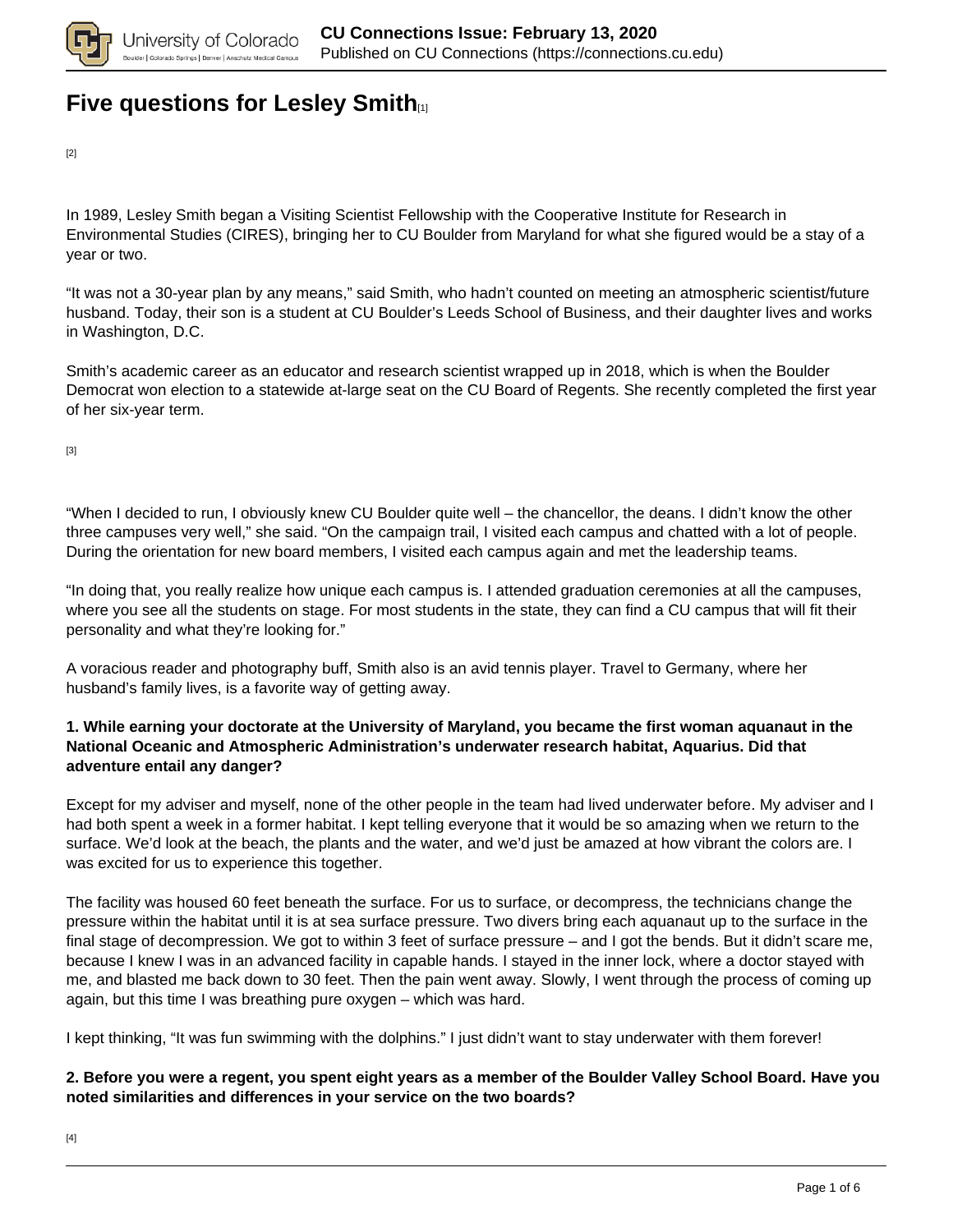

I stressed this on the campaign trail, that local school boards – unlike the state Board of Education and the Board of Regents – are nonpartisan races. There can be factions on school boards, but they're not necessarily related to one's party affiliation.

I certainly knew that the Board of Regents is partisan. It can get too partisan for my liking. But I'm trying to find areas where I might be able to work with my Republican colleagues. Certainly, finance and tuition are always big issues.

Going through the presidential search was interesting, having gone through two superintendent searches. The processes are similar.

#### **3. Because your seat is elected at-large, you campaigned throughout the state. As you talked with voters, did you detect differences in how CU is viewed among different populations across Colorado?**

[5]

It was fortunate for me to run statewide. At CIRES<sup>[6]</sup>, we've done a lot of outreach across the state. We had community college students come do research on our campus, and I've done professional development for teachers across the state. I'm aware of the challenges that teachers and students face, particularly in rural communities.

When I talk to voters, the cost of tuition is always the number one question. When I was out in rural areas, I talked a lot about the value a CU education will bring to rural students. We'd have conversations about how we can meet their needs.

I also talked about partnerships. I met almost every higher education president across the state. CU Boulder has successful partnerships with Colorado Mesa University in Grand Junction and Western Colorado University in Gunnison. There's a lot of interest in doing more of those. Let's face it: Higher education is not funded very well in this state. If we can leverage each other's strengths and stretch dollars, that's a plus for CU and all higher education across the state.

#### **4. Last summer, you took part in your first Board of Regents retreat, where participants were asked to wear a favorite T-shirt. What was your major takeaway from that experience?**

[7]

I liked that we dug into a big issue that President Mark Kennedy has thought about a lot, which is the fact that higher education is going to be changing drastically in the next 10 to 15 years. The number of high schoolers is decreasing. Artificial intelligence is increasing, so by 2030, a huge amount of jobs will be done by AI. Places like Google are telling workers, "You don't need to go to college. We'll train you."

Mark has thought a lot about those trends. I was happy to hear he does understand this, and that these are the sorts of things we're going to be talking about at board meetings[8]. We've really started the conversation of how CU is going to survive as a system in such a landscape of higher education.

The T-shirt I wore has a bell jar with a brain wearing sunglasses inside. It says, "Science Fair – As Cool as Zero Degrees Kelvin." I quizzed the others, and a lot of them knew Kelvin is absolute zero. Of course, I gave them a hint about my T-shirt before the retreat, which helped!

**5. During your campaign, you also talked about bringing a voice and perspective of a faculty member to the board. How have you been able to do that thus far? What is the role of a regent in interacting with faculty and staff members across the CU system?**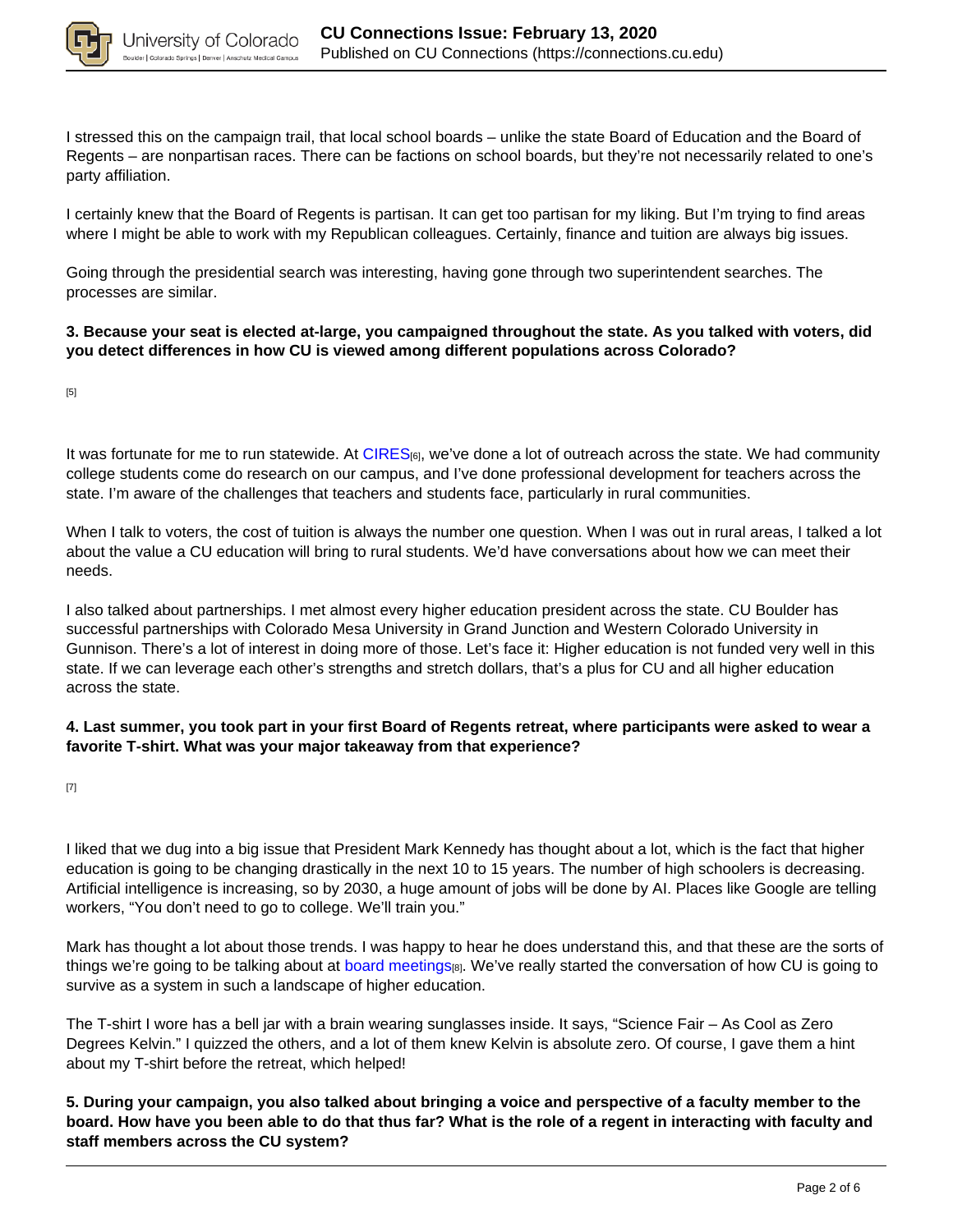

[9]

Having that understanding of the role of the faculty, be it teaching or research, brings a lot to the table. Most of the others don't have that background. I listened to the voices of the faculty when we were going through the presidential hiring process.

I still have some very strong connections on the CU Boulder campus, so it's nice to be able to get back to the campus and be at various events. People are all so curious about how I'm finding it. Most scientists and academics don't go into political roles. I always say parts of it are fun, parts of it are interesting and parts of it are frustrating – just like when we're doing research.

I go back to the importance of understanding the role of a governing board. At the Boulder Valley School District, we had a retreat every year and we set out the norms: What's our role versus the role of the superintendent?

I do understand our role as regents is to oversee the president and the budget, to set policies and make sure we're following policies. I'm really interested in getting a systemwide sustainability policy. I have met with sustainability officers on the campuses to get a sense of what's going on. (Click here<sub>[10]</sub> to learn about a panel discussion on sustainability organized by Smith.)

I would hope I can still reach out to faculty and staff when I have questions of interest to me. That's what an academic does – we dig into things. That's how my mind works.

# **Homebuying support program offered to CU employees**[11]

 $[12]$ 

The University of Colorado is partnering with Landed<sub>[13]</sub> to launch a down-payment assistance program to help qualified employees purchase homes in neighborhoods close to work.

Landed's down-payment program invests alongside CU employees to help them reach a 20% down payment. Borrowers contribute at least a 5% down payment, and Landed provides bridge funding to get to a 20% down payment. This allows the borrower to avoid costly mortgage insurance and potentially qualify for a better interest rate on a new home.

Landed can contribute up to \$120,000 per family, in exchange for a portion of the equity gained (or lost, if any) in the home from the time the home is bought to when it is sold. Rather than a loan, this is considered a shared investment between Landed and the homebuyer for a maximum term of 30 years.

The program is available to full-time employees (at least 20 hours per week) who have worked in public education for at least two years. Landed funding can be used to purchase a primary residence in the developed, urban and nearurban regions of the following counties: Denver, Arapahoe, Jefferson, Adams, Douglas, Boulder, Broomfield, Elbert, Park, Clear Creek and Gilpin. Landed anticipates opening its down payment program in El Paso County by fall 2020.

"Rising housing costs in Colorado make it challenging for some of our employees to afford homes. This program will help them live in the communities they serve," said CU President Mark Kennedy. "Our partnership with Landed will also help improve staff recruitment and retention by helping them make home ownership more accessible."

This third-party program does not replace the current Faculty Housing Assistance Program<sub>[14]</sub> offered to tenured and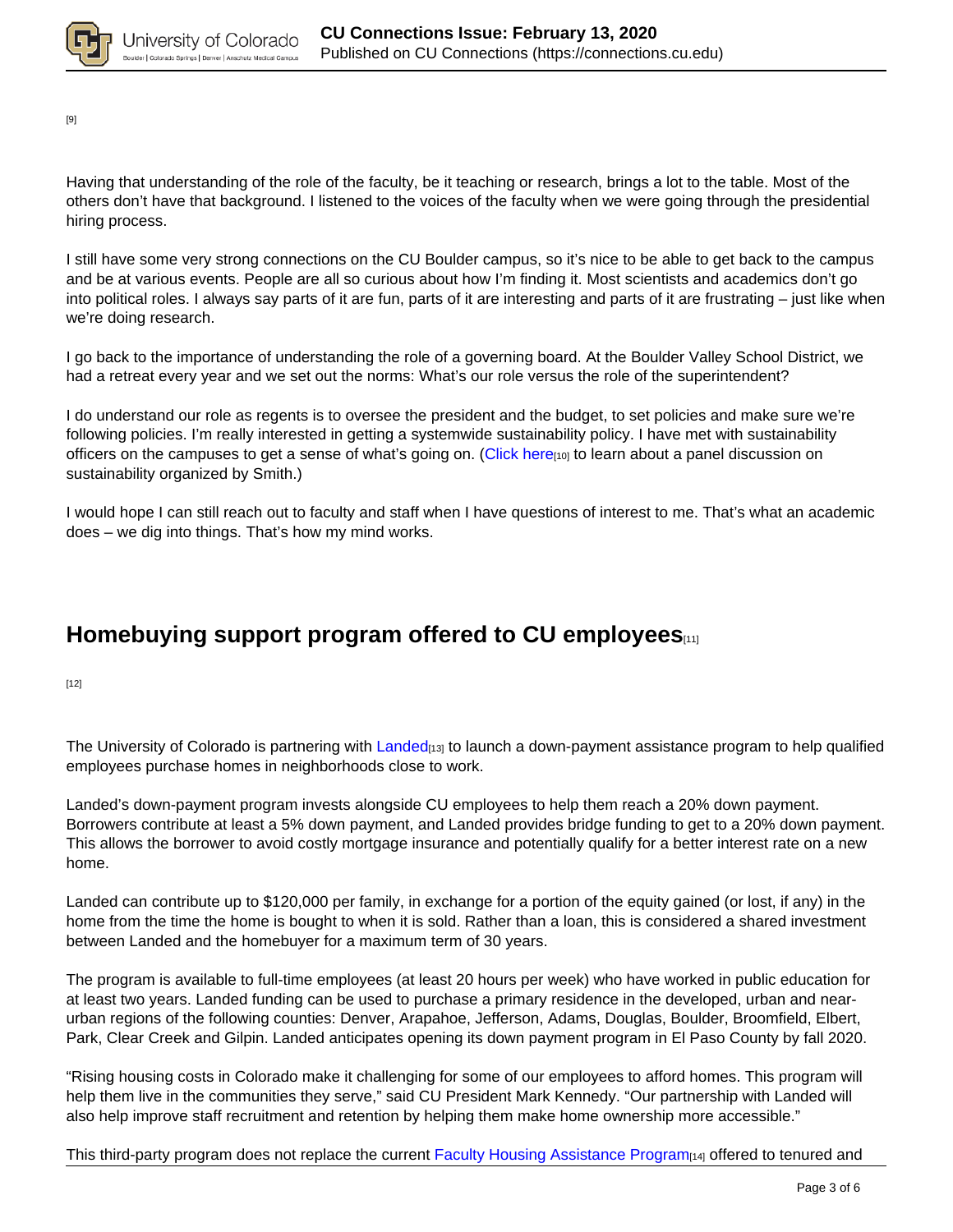

tenure-track faculty.

The San Francisco- and Denver-based company has successfully worked with K-12 and higher education clients across the country.

Landed's down payment program is made possible by a combination of philanthropic impact investors and capital from other investors, such as those who manage retirement funds for teachers. Together, these sources of investment capital enable the down payment program to support more employees in education in a sustainable way. It works with Colorado banks, including FirstBank, MidFirst Bank and Bank of the West.

Landed offers homebuyer education materials, a network of vetted real estate agents, and programs beyond the down payment program. To learn more, visit Landed's website[13].

The week of March 2, Landed will host informational sessions on CU campuses. Interested employees can RSVP for these sessions using the links below.

#### **CU Boulder**

9-10 a.m. March 2— CU Boulder Recreation Center, Ice Rink Overlook room<sub>[15]</sub> 10-11 a.m. March 2— CU Boulder Recreation Center, Ice Rink Overlook room<sub>[16]</sub>Noon to 1 p.m. March 2 — Williams Village Dining Center and Community Commons, Rooms ABC<sub>[17]</sub>4-5 p.m. March 2- Sustainability, Energy and Environment Center, Auditorium C120<sub>[18]</sub> 5-6 p.m. March 2- Sustainability, Energy and Environment Center, Auditorium C120<sub>[19]</sub>

#### **CU Denver**

9-10 a.m. March 4 — North Classroom Building, Room 1130<sub>[20]</sub> 4-5 p.m. March 4 — North Classroom Building, Room 1130[21]

#### **CU Anschutz Medical Campus**

9-10 a.m. March 5 — Research North 1, Hensel Phelps Auditorium[22]Noon to 1 p.m. March 5 — Research North 1, Hensel Phelps Auditorium<sub>[23]</sub>4-5 p.m. March 5 – Research North 1, Hensel Phelps Auditorium<sub>[24]</sub>

### **Drones go underground in high-stakes competition**[25]

## **Higher ed leader delves into funding, retention, mental health during campus visit**[26]

**Chancellor Reddy teaches visiting class on economics of higher education** [27]

### **Cybersecurity 101 for Election 2020** [28]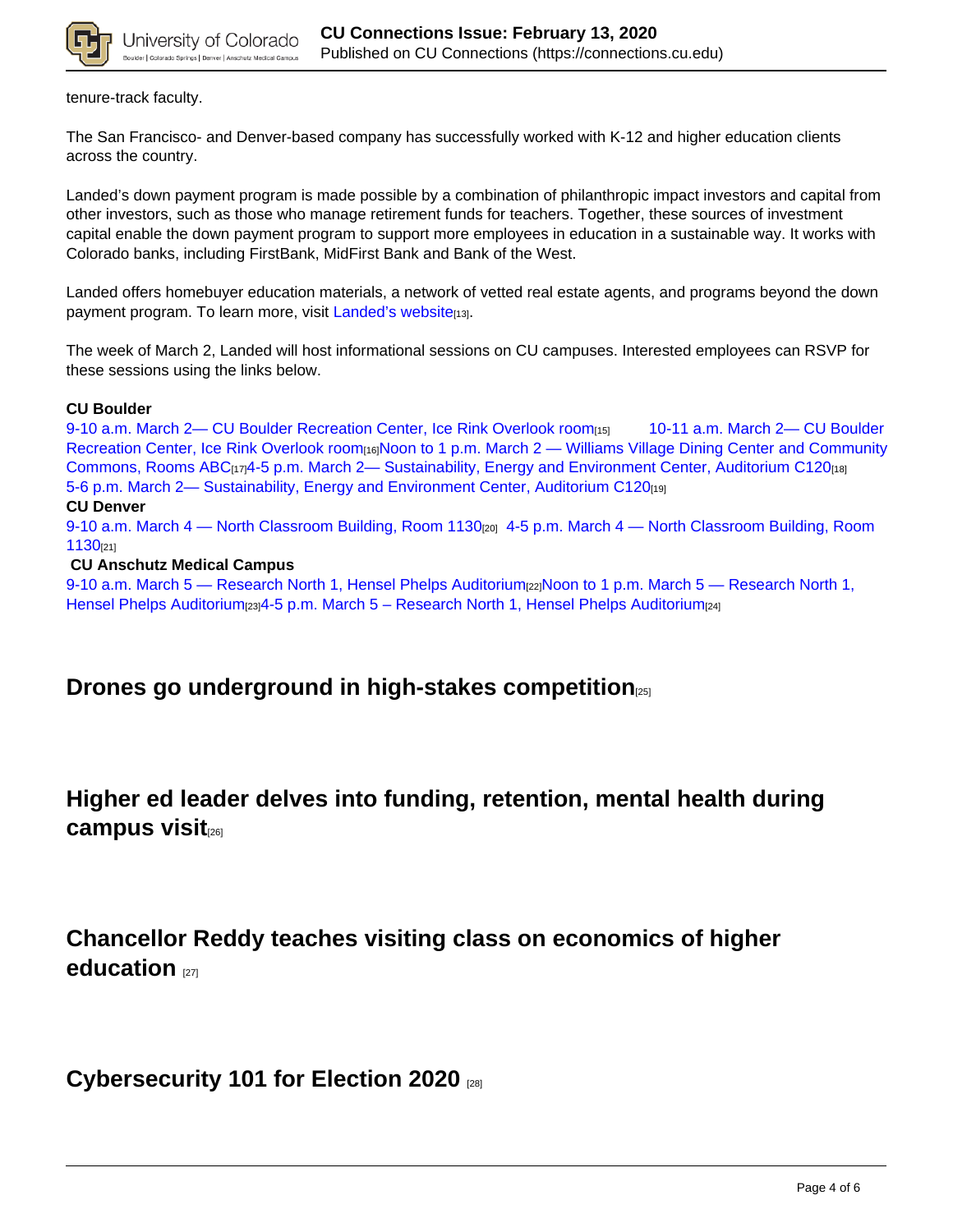

### **Why did our neurosurgeon go to Washington?**[29]

**ECHO Colorado offers two new programs aimed at improving health care for transgender patients**[30]

**Corr named director of clinical research**[31]

**Ehrhardt on workplace happiness** 

# **'Power of One' strikes gold in CASE District VI** [33]

#### **Links**

- [1] https://connections.cu.edu/spotlights/five-questions-lesley-smith
- [2] https://connections.cu.edu/sites/default/files/smith\_01.jpg
- [3] https://connections.cu.edu/sites/default/files/smith\_grad.jpg
- [4] https://connections.cu.edu/sites/default/files/smith\_chpper\_0.jpg
- [5] https://connections.cu.edu/sites/default/files/smith\_canoe.jpg
- [6] https://cires.colorado.edu/
- [7] https://connections.cu.edu/sites/default/files/smith\_lion.jpg
- [8] https://www.cu.edu/regents/board-meetings
- [9] https://connections.cu.edu/sites/default/files/smith\_group.jpg
- [10] https://connections.cu.edu/stories/sustainability-panel-discusses-campus-initiatives
- [11] https://connections.cu.edu/stories/homebuying-support-program-offered-cu-employees
- [12] https://connections.cu.edu/sites/default/files/housing\_feat.jpg
- [13] https://www.landed.com/
- [14] https://www.cu.edu/treasurer/faculty-housing-assistance-program
- [15] https://www.landed.com/events/856ece0f-7e29-46e3-9394-5dc27bdcb896
- [16] https://www.landed.com/events/624c26e5-b083-4fc8-80d2-9d5c3d826590
- [17] https://www.landed.com/events/ed8d4a6f-b841-4032-aa7d-36cfc5d50ed9
- [18] https://www.landed.com/events/8e16ea53-3a6e-4d9c-9513-e3cddf6dd90e
- [19] https://www.landed.com/events/0d742e7a-fe2a-4ed2-89fa-7c2dc0d03eb3
- [20] https://www.landed.com/events/b9e2f99b-5f3b-4fe9-8698-cfb7ac69a6b9
- [21] https://www.landed.com/events/75e5ca69-9418-4d78-b6d2-c1e80a6aeec9
- [22] https://www.landed.com/events/a55b134e-a50f-44fa-bf28-cdd4b10fc75f
- [23] https://www.landed.com/events/2c190600-7b6b-4805-b3c8-44a13ee92994
- [24] https://www.landed.com/events/982326ff-4f1c-4fdd-83da-458b71897b8f
- [25] https://connections.cu.edu/stories/drones-go-underground-high-stakes-competition
- [26] https://connections.cu.edu/stories/higher-ed-leader-delves-funding-retention-mental-health-during-campus-visit
- [27] https://connections.cu.edu/stories/chancellor-reddy-teaches-visiting-class-economics-higher-education